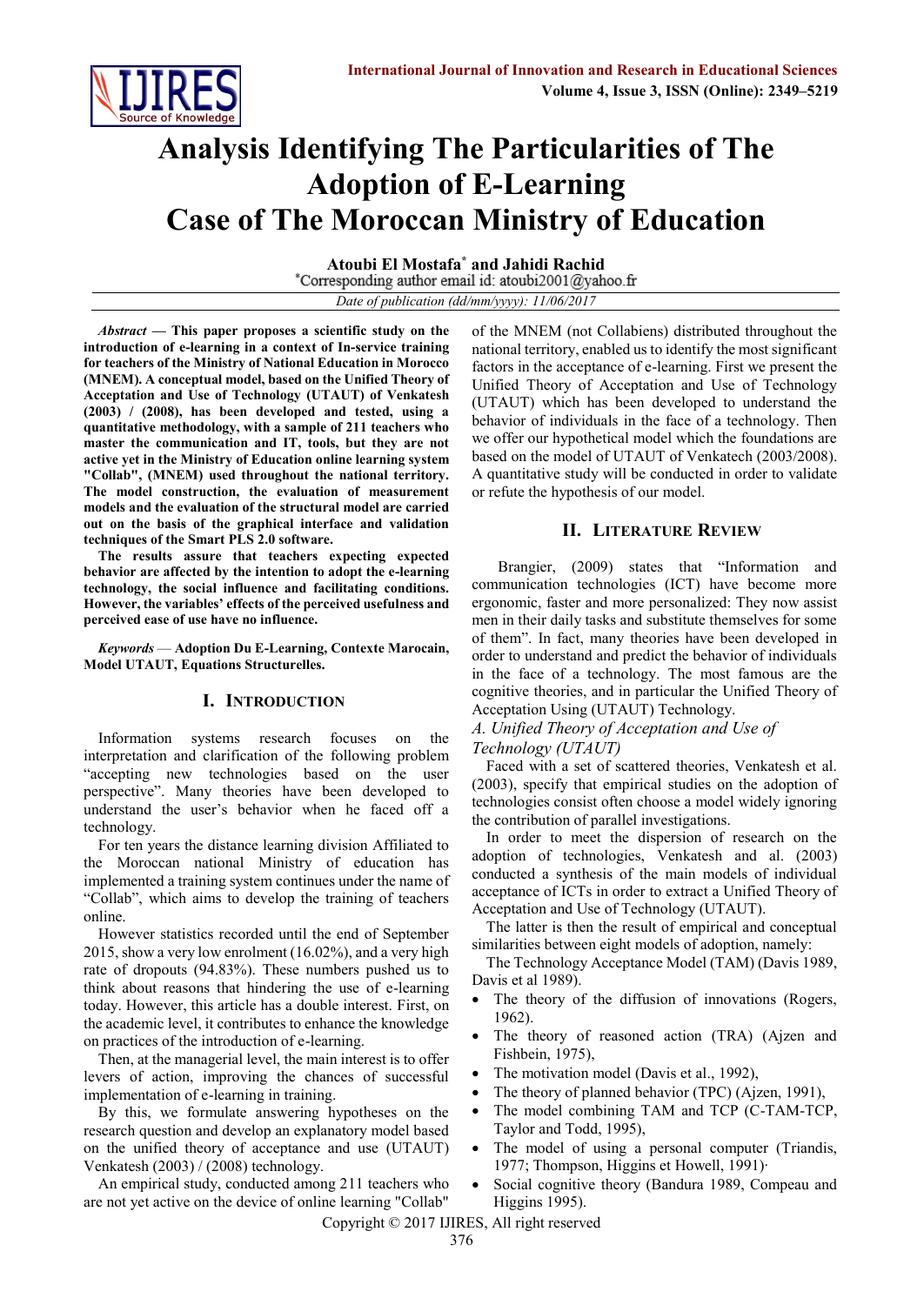

Each model tries to predict the behavior of users using a variety of independent variables. A unified model was created based on similarities conceptual and empirical of these eight models.

The intention to adopt a technology and its use are therefore considered as dependent constructs and the UTAUT (2003) is interested in their determinants. The model of UTAUT (2008) has also been enriched with new constructs that resides in the integration of a new variable which is the behavioral expectation to respond to particular contexts.

After this synthesis, the UTAUT (2003/2008) finally retains:

- Three direct determining elements of intention: the expected performance, the expected effort and social influence.
- Two direct determining elements of behavioral expectation: social influence and facilitating conditions.
- Three direct determining elements of use: the facilitating conditions and the expected intention and behavioral expectation.
- Four moderating variables: gender, age, experience and voluntariness of use.
- *B. The UTAUT model in the field of e-learning*

Since the release of UTAUT in 2003, researchers, more and more, held him to explain the adoption of new technologies in General and in particular e-learning. The UTAUT is positioned as the model has the best coefficient of determination  $(R^2)$  of use of technology.

The model was used in the academic world to explain the determinants of adoption of e-learning in different contexts (Marchewka and al., 2007, Marchewka, Liu & Kurt, 2007, Chang & Tung, 2008, Lassoued, 2010).

# **III. ADAPTATION OF THE UTAUT MODEL AND RESEARCH HYPOTHESES**

All modeling is necessarily based on choices in the variables. The objective of this part is to detail the seven variables used, knowing that the choice of the latter in the context of this article is heavily inspired from Venkatesh et al. UTAUT model (2003/2008) namely the performance expected, the effort expected and social influence, facilitating conditions, the expected behavior and intention. However, the ultimate goal of our research is to determine the factors of success if we integrate e-learning in the teaching practices Of the Moroccan Ministry of Education teachers.

## *A. The performance expectancy (perceived usefulness)*

Venkatesh and al, (2003) defined the performance expectancy by "the degree to which the user expects that using the system will help him or her to attain gains in job performance".

The performance expectancy construct consists of four criteria: the perceived usefulness, the extrinsic motivation, the job fit, and the relative advantage.

 *Perceived usefulness* is defined as the extent to which people believe that using a new technology can improve their job performance

- *Extrinsic motivation* is "the motivation of the person"
- The *Job fit* is "the extent to which an individual believes that using a technology can enhance the performance of his or her job".
- *The relative advantage* is "the degree to which an innovation is perceived as offering a superior advantage to practice what she supplants".

On the other hand, several studies on the adoption of the technology showed that the concept of the perceived usefulness had a very powerful predictive power and that it had proven its robustness in the explanation of the behavior of use across many studies.

One relying on a large number of empirical studies later, researchers who developed the UTAUT model show that the perceived usefulness is the main determinant of the intention to use a system.

But more specifically, the perceived usefulness of the useful rest e-learning among teachers, when the latter has advantages compared to other types of training including face-to-face training.

In conclusion, e-learning can be accepted by a teacher if he believes that the use of this technology will help him get these teaching practices performance gains.

Finally, we have retained the only variable 'perceived usefulness ' as determinant of the intention to use e-learning by teachers. The hypothesis that follows is presented as follows:

*Hypothesis1:* The Perceived usefulness will have a significant influence on behavioral intention.

*B. Effort Expectancy (perceived ease of use)*

Venkatesh and al, (2003) defined the effort expected by "the degree of ease associated with the use of the system". Three variables from theory to measure the effort expectancy:

- *The perceived ease of use*: the perceived ease of use refers to the degree to which people believe that using a technology would be free of effort. (Davis. 1989).
- *The complexity*: that complexity is the degree to which an innovative technology is identified as relatively difficult to use and understand (Thompson et al. 1991).
- *The ease of use*: in comparison to the perceived ease of use, the ease of use is defined as the degree to which using an innovative technology or product is identified as being difficult or easy to use (Moore et Benbasat (1991).

The perceived ease of use is compared from 'compatibility' and 'complexity' concepts of the theory of the diffusion of innovations of Rogers (1995). That's why they define the same notion of ease of use and are measured in the same way.

In the study of Birch (2009) on the acceptability of ICT with a public of 82 students engaged in a course of professionalization in the teaching profession, The perceived ease of use is also the only factor for which a significant relationship could be established with the intention to use ICT in the classroom.

The perceived ease of use seems to us so the main factor of the intention of teachers to participate in training in elearning.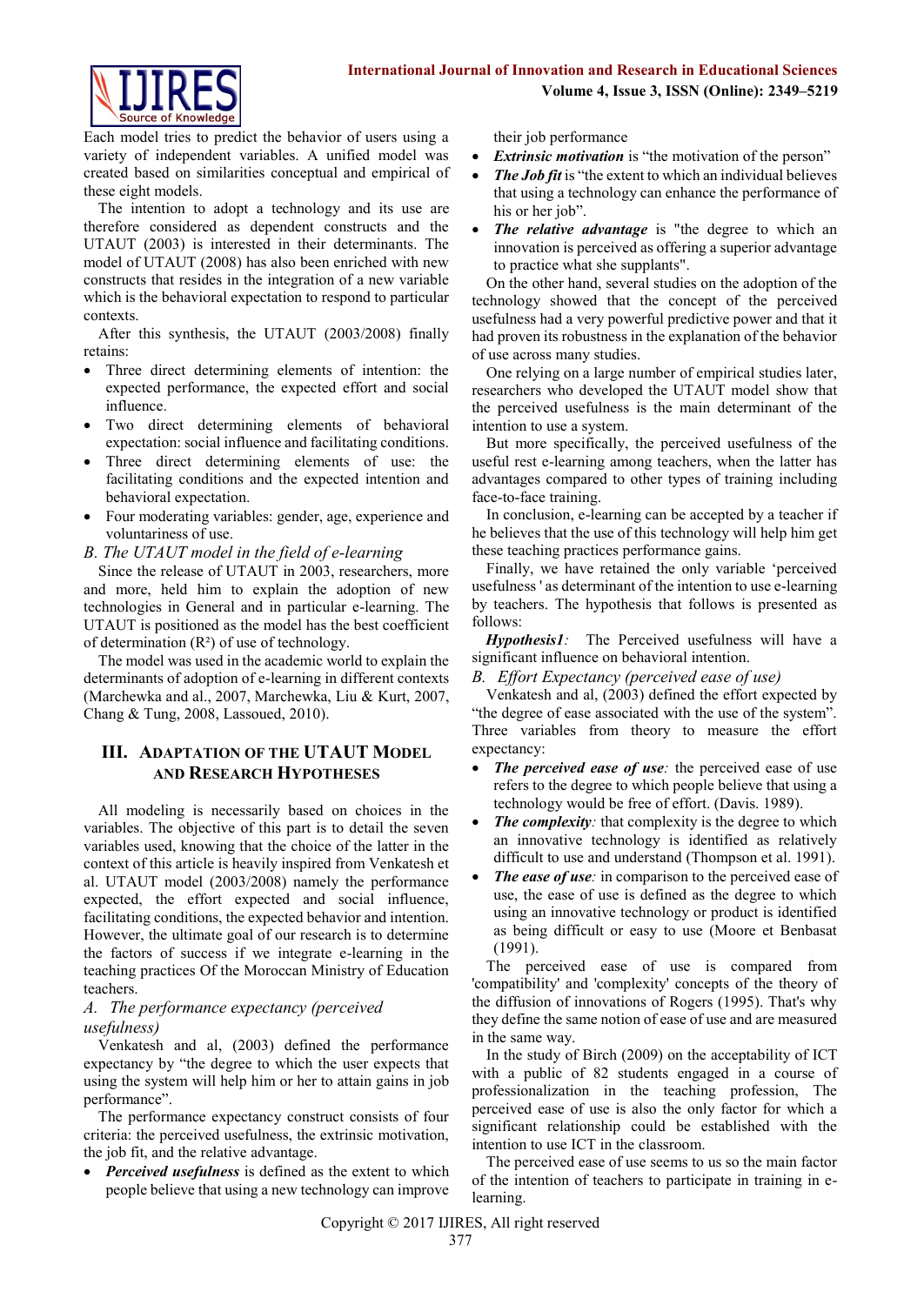

#### We offer the hypothesis:

*Hypothesis2:* The perceived ease of use will have a significant influence on behavioral intention

#### *C. Social Influence*

Venkatesh and al, (2003) defined social influence as the degree of importance being recognized by others to use a novel technology. According to the empirical studies carried out later, researchers (Venkatesh and al, (2003)) who have developed the UTAUT model show that the social influence is a built in direct link with the intention.

In 2008, Venkatesh and Bala show that social influence is a determinant also of the behavioral expectation.

We offer the hypothesis:

*Hypothesis3:* social influence will have a significant influence on behavioral intention

*Hypothesis4:* social influence will have a significant influence on behavioral expectation.

The social influence construct consists of three variables: the subjective norm, the social factor, and the image.

- *Subjective norm:* the subjective norm is the perceived social pressure to perform or not to perform the behavior.
- *Social factor:* the social factor is an individual's internalization from the social system's subjective culture and particular interpersonal agreements that the individual in particular social situation has made with others.
- *Image*: the image is defined as the degree to which an individual identifies that the using of an innovative technology can enhance an individual's status in his or her social organization.
- Therefore, we will resume these formulations to refer more directly to individuals or groups person likely to social influence on teachers in order to use e-learning.

We believe that the colleagues are people likely to influence most teachers that teachers, who think that their colleagues would participate in a device in e-learning, are more favorable to e-learning than others.

However, other elements can influence teachers in order to use e-learning in particular the hierarchical role of principals and even educational inspectors.

We offer the hypothesis:

*Hypothesis3-a:* Influence of colleagues will have a significant influence on social influence

*Hypothesis3-b:* Influence of superiors will have a significant influence on social influence.

*Hypothesis3-c:* self-image will have a significant influence on social influence.

### *D. Facilitating Conditions*

Facilitating Conditions are defined as "the degree to which an individual believes that an organizational and technical infrastructure exists to support the use of the system" (Venkatesh et al, 2003, p.453).

Venkatesh and Bala in 2008, specify that the facilitating conditions are determinants of the expected behavior.

Facilitating conditions are therefore decisive factors of the expected behavior of the teachers. Subsequently the assumption that we offer is presented as follows:

*Hypothesis 5:* Facilitating conditions will have a significant influence on expected behavior.

The facilitating conditions construct consists of three variables: the facilitating conditions, the compatibility, and the perceived behavior control:

We will therefore resume these formulations for the importance of the 'technical assistance' factor in the understanding of the expected behavior of teachers towards e-learning. We offer the hypothesis:

*Hypothesis 6-a:* Technical assistance will have a significant influence on the facilitating conditions.

According to the work of Venkatesh et al. (2003), the compatibility between the tasks to be performed and the technology used is regarded as having a direct influence on the use. Indeed, in our case the teacher believes that compatibility with the pedagogical work encouraged him to use e-learning. That's why we hypothesize that follows:

*Hypothesis 6-b:* That compatibility will have a significant influence on facilitating conditions.

Built that allow to measure the facilitating conditions include the perceived behavior control.

To this end, we consider the influence of the availability of resources and the necessary knowledge is essential to the use of e-learning, similarly, when the services of the MNEM demonstrate clear commitment to e-learning and strongly support the use of this technology, the teacher will be automatically encouraged to use e-learning. This brings us to propose the following two assumptions:

*Hypothesis 6-c:* The perceived behavior control will have a significant influence on facilitating conditions.

*Hypothesis 6-d:* The involvement of the central service will have a significant influence on facilitating conditions. *E. Behavioral Intention*

Fishbein and Ajzen, (1975) have defined Behavioral Intention by the subjective probability that a person adopts the conduct in question. It is an indicator that measures the degree of acceptance of the system.

When a teacher expresses its intention to use e-learning, this indicates that the behavior expected in this technology is positive and that he considered an acceptable means in the context of training continues. This brings us to propose the following hypothesis:

*Hypothesis 7:* The behavioral intention will have a significant influence on expected behavior.

### *F. Mediator variable*

The UTAUT model holds four moderating variables: gender, age, experience and voluntariness of use. For the sake of context namely: a population of homogenous teachers, who had the same formation, we chose to exclude the moderating variables: gender, experience and voluntariness of use. We have kept the variable age moderator.

Next, read, Yu & Liu, 2009; Venkatesh et al, 2003) the age, has been tested to moderate the links between the perceived usability, the perceived usefulness, social influence and facilitating conditions. Of the work of Venkatesh et al. (2003/2008), we also expect that age moderates the relationship between:

- Social influence and behavioral intention
- Social influence and expected behavior
- Facilitating conditions and expected behavior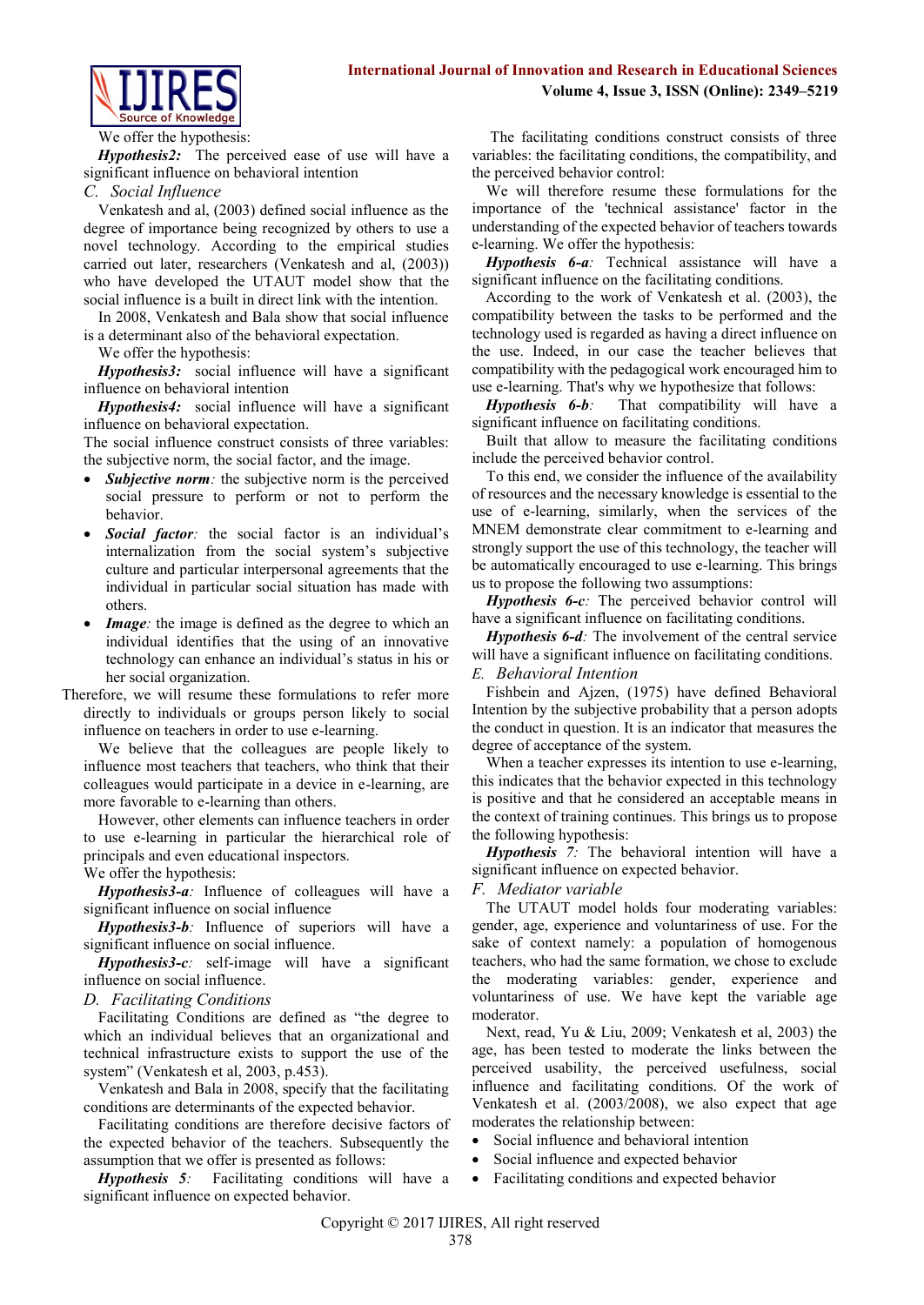

### *G. Proposed structural model*

The objective of this research is to explain the factors involved in the adoption or rejection of the e-learning process in a context of continuous training of teachers of the MNEM. For this, our research model designed for this study relies mainly on the unified version of the adoption and use of technology (UTAUT) Venkatesh and al. (2003/2008) by adapting it to the context. Moreover, our research model may be presented by the following figure:



**Fig. 1:** The model of research

## **IV. EMPIRICAL STUDY**

In this part, we will test the assumptions and validate the search pattern, while exposing our results obtained in two ways:

- First axis is to describe the statistical properties of each built the model in terms of factorial structures and reliability in order to develop a stable factor structure.
- Second axis is to validate the model of measurement and check of the construct psychometric qualities, prior to the statistical tests in order to confirm or disprove our hypotheses of research.
- *A. Methodological approach*

Our research questionnaire was developed from a synthesis of research on adoption of information systems.

Used items have been drawn in the literature including the work of Venkatesh and al, (2003) and (2008).

Changes were made to items selected in order to adapt them to the context of the adoption of e-learning among teachers of the Moroccan national education Department.

The constructs and items that used to assess each variable are summarized in the table below:

|                      | Construits                           | <b>Itemes</b>                                                                                                                                  | <b>SOURCES</b>            |
|----------------------|--------------------------------------|------------------------------------------------------------------------------------------------------------------------------------------------|---------------------------|
|                      |                                      | UP1: I think that e-learning is useful for my work in the classroom                                                                            |                           |
| Perceived            | Perceived                            | UP2: I think that use of the Collab platform will help me accomplish my tasks in the<br>classroom in a better way                              | Venkatesh et              |
| usefulness           | usefulness                           | UP3: I think the use of platform Collab makes my job easier,                                                                                   | al.(2003)                 |
|                      |                                      | UP4: I think that the use of e-learning can increase my educational productivity.                                                              |                           |
|                      |                                      | FUP1: It will be easy for me to learn to use the Collab platform for my classroom                                                              |                           |
|                      |                                      | practice:                                                                                                                                      |                           |
|                      | Perceived ease Perceived ease        | FUP2: I found the - platform Collab easy to use for my classroom practices                                                                     | Venkatesh et              |
| ofuse                | ofuse                                | FUP3: I have difficulties in the use of the Collab platform.                                                                                   | al. (2003).               |
|                      |                                      | FUP4: I think it will be easy for me to become proficient in the use of the Collab<br>platform.                                                |                           |
|                      | Influence of<br>Colleagues           | IC1: The majority of my colleagues use the Collab platform for e-learning.                                                                     | Schillewaert et           |
|                      |                                      | IC2: Most of my colleagues are present and active on the Collab platform.                                                                      | Al (2001)                 |
|                      | Influence of                         | IS1: I'm always encouraged by my superior hierarchical direct (pedagogical<br>Inspector, Director of the school) to use the Collab platform.   | Venkatesh et              |
| The social           | Superiors                            | IS2: My superior hierarchical direct (pedagogical, Director of the school inspector) is<br>convinced of the benefits of the training remotely. | al.(2008)                 |
| influence            |                                      | ISOI1 : In my work, teachers who use the Collab platform for e-learning have more<br>prestige than those who do not use it.                    |                           |
|                      |                                      | ISOI2: In my work, teachers who use the Collab platform for distance learning have                                                             | Venkatesh et              |
|                      | Self-image                           | a good image.<br>ISOI3: Use the Collab platform for e-learning is professionally rewarding                                                     | al.(2008)                 |
|                      |                                      | ISOI3: I think that using the Collab platform for e-learning gives me a better chance                                                          |                           |
|                      |                                      | to improve my teaching skills.                                                                                                                 |                           |
|                      |                                      | AT1: Active colleagues on the Collab platform are always available to help those in<br>need                                                    | Venkatesh et              |
|                      | assistance                           | Technical<br>AT2: division e-learning of the Department has a service ready to help if needed.                                                 |                           |
|                      |                                      | AT3: The necessary instructions for the proper use of the Collab platform are<br>available to me.                                              |                           |
|                      |                                      | CAT1: I think that the teaching content of the Collab platform is adapted to the<br>nature of my work in the classroom.                        |                           |
|                      |                                      | Compatibility! CAT2: I think the use of the Collab platform fits with my style of teaching.                                                    | Venkatesh et<br>al.(2008) |
|                      |                                      | CAT3: I think the Collab platform offers features that I need for my teaching duties.                                                          |                           |
| Facilitating         |                                      | CPC1: I could master the use of the Collab platform                                                                                            |                           |
| conditions           | Perceived                            | CPC2:I think I have the resources to use the Collab platform.                                                                                  |                           |
|                      | behavior<br>control                  | CPC3: I think I have the necessary knowledge to use the Collab platform.                                                                       | Venkatesh et<br>al.(2008) |
|                      |                                      | CPC4: I think the use of the Collab platform will allow me to improve or continue to<br>improve the quality of my work in the classroom.       |                           |
|                      |                                      | ISC1: The central services of the Ministry grant a special interest in e-learning.                                                             |                           |
|                      | The<br>involvement<br>of the central | ISC2: The central services of the Department are clear and remarkable commitment<br>to e-learning.                                             | Venkatesh et<br>al.(2008) |
|                      | service                              | ISC3: The use of e-learning is strongly supported and recommended by the<br>Department's services.                                             |                           |
|                      |                                      | CA1: I expect to use the Collab platform soon.                                                                                                 |                           |
| Expected<br>behavior | Expected<br>behavior                 | CA2: I'll use the Collab platform soon.                                                                                                        | Venkatesh et              |
|                      |                                      | CA3: I'll probably use the platform Collab soon.                                                                                               | al.(2008)                 |
|                      |                                      | CA4: I'll use the Collab platform soon.                                                                                                        |                           |
| Intention            | Intention                            | INT1: I intend to use the Collab platform soon.<br>INT2: I plan to use the platform Collab soon.                                               | Venkatesh et              |
|                      |                                      | INT3: I planned to use the platform Collab soon.                                                                                               | al.(2008)                 |
|                      |                                      |                                                                                                                                                |                           |

The survey is based on the questionnaire. The latter was distributed to a very large population of teachers which is part of the Department of national education. The

Copyright © 2017 IJIRES, All right reserved

**Table 01:** The construct and the selected items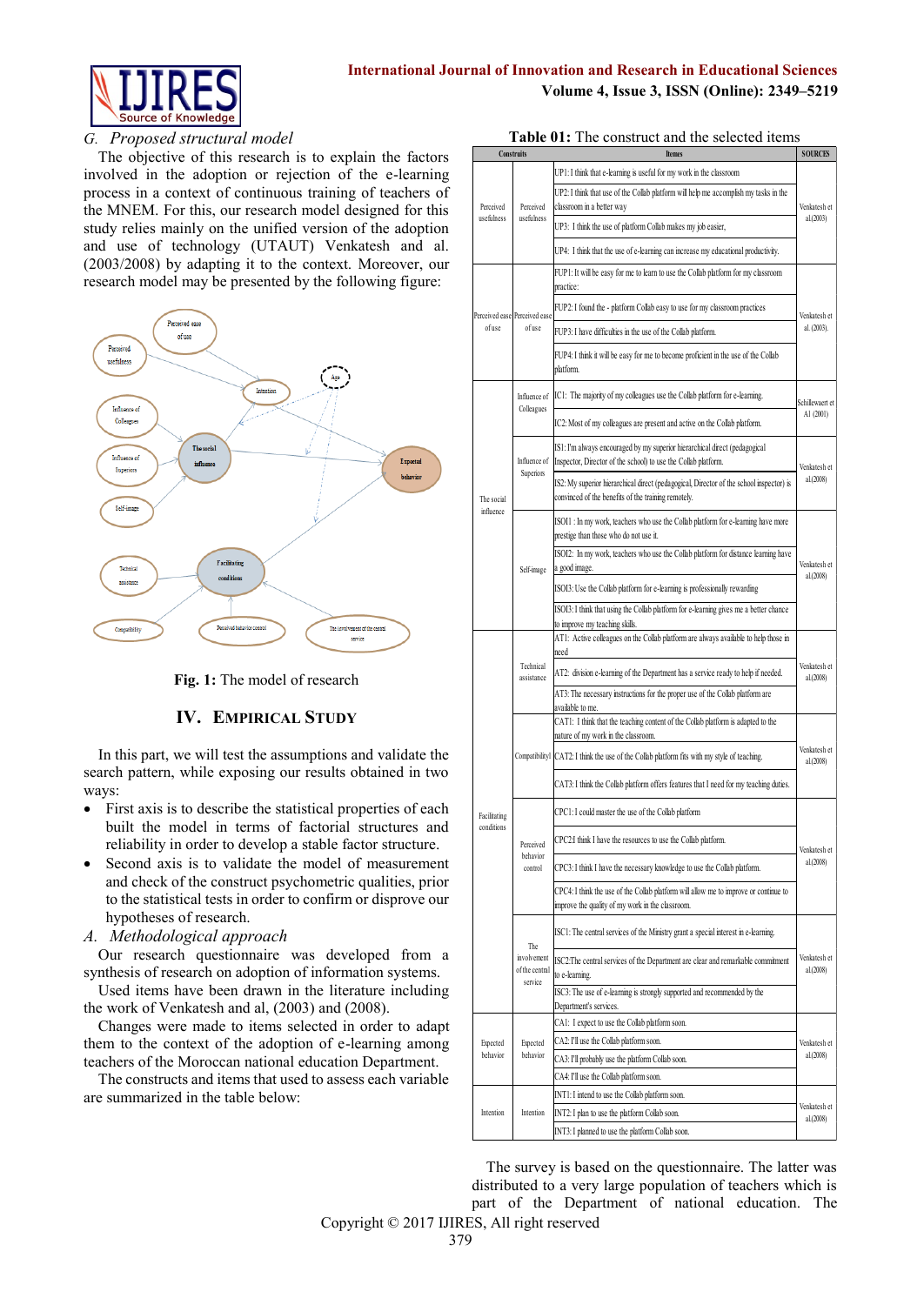

questionnaire was circulated to 262 teachers who master the tool of technology of information and communication ICT but that are not yet active on the platform Collab (not Collabiens) distributed throughout the national territory.

An analysis of the structure of the sample provides us with the following information:

On the 262 questionnaires distributed, we harvested 239 responses either 96% of answers.

Among the 239 questionnaires, 28 proved to be invalid, as these respondents have failed to respond to more than 50% of the questions. The descriptive statistics of the final sample are summarized in the table below:

**Table 02:** Composition of the final sample by kind

|               | Number of                     | Number of            | Number of               |       |                           |
|---------------|-------------------------------|----------------------|-------------------------|-------|---------------------------|
| Features      | questionnaires<br>distributed | surveys<br>collected | valid<br>questionnaires | Genre | Frequency in<br>workforce |
|               |                               |                      |                         | Men   | 123                       |
| No Collabiens | 262                           | 239                  | 211                     | women | 88                        |

**Table 03:** Composition of the final sample by age

|               | Number of               |                     |           |            |
|---------------|-------------------------|---------------------|-----------|------------|
| Features      | valid<br>questionnaires | Age                 | Frequency | Percentage |
|               |                         | Less than 25 years  | 41        | 19%        |
|               | 211                     | 25 to 34 years      | 23        | 11%        |
| No Collabiens |                         | From 35 to 50 years | 65        | 31%        |
|               |                         | more than 50 years  | 82        | 39%        |

# *B. Validation of measuring instruments*

The purpose of this paragraph is to validate the measurement scales, as well as to purify the measuring instruments using the two techniques "factor analysis and internal reliability test" by the method of principal components analysis (PCA) using the software SPSS 19.0.

To do this, certain criteria have been identified during analysis of the results to find out:

- Kaiser Meyer Olkin (KMO) index which must be greater than 0.5
- review of factorial contributions and communities who must be greater than 0.5
- The cronbach's alpha coefficient, which must be greater than 0.6

We submitted the scales to the factor analysis and based on the results, items will be eliminated in order to improve the measure tool and then we tested the internal reliability of scales. To test the measurement scales, exploratory factorial analysis of the collected data was conducted. Principal components analysis is launched on the initial set of items in the variables, all the results are grouped for each variable in the table below:

| Table 04: Summary of the results of the validation of |
|-------------------------------------------------------|
| measuring instruments                                 |

|                                           |                    | 11100001111 |                  | <b>HIDRE ATTIONED</b> |                      |                      |
|-------------------------------------------|--------------------|-------------|------------------|-----------------------|----------------------|----------------------|
| Scale variables                           | Number<br>of Items | <b>KMO</b>  | Valeur<br>propre | % of the<br>variance  | Alpha de<br>Cronbach | Change               |
| Perceived<br>usefulness                   | 3                  | 0.703       | 2.319            | 57.981                | 0.757                | Removal of<br>item 1 |
| Perceived ease of<br>use                  | 3                  | 0.646       | 2.141            | 69.282                | 0.766                | Removal of<br>item 3 |
| Influence of<br>Superiors                 | $\overline{c}$     | 0.5         | 1.632            | 81.603                | 0.774                | No changes           |
| Self-image                                | 3                  | 0.549       | 1.795            | 59.828                | 0.659                | Removal of<br>item 4 |
| Technical<br>assistance                   | 3                  | 0.649       | 2.316            | 77.195                | 0.814                | No changes           |
| Compatibility                             | 3                  | 0.648       | 2.299            | 76.626                | 0.807                | No changes           |
| Perceived behavior<br>control             | $\overline{4}$     | 0.647       | 2.760            | 69.01                 | 0.603                | No changes           |
| The involvement of<br>the central service | 3                  | 0.737       | 2426             | 80.863                | 0.871                | No changes           |
| Expected behavior                         | 3                  | 0.809       | 3.125            | 78.123                | 0.904                | Removal of<br>item 1 |
| Intention                                 | $\overline{c}$     | 0.682       | 2.160            | 71.988                | 0.8                  | Removal of<br>item 3 |

This axis was dedicated to the validation of measuring instruments, stage prior to any phase of tests of hypotheses. *C. The validation of the measurement model*

Formel and Larcker indicated that "after the exploratory factor analysis, it is recommended to validate the measurement model". The second-order structural equation model is particularly important in the case of our research. Thus the use of this method is justified by the complexity of the proposed research model, and on the other hand by the fact that this method helps to explain the existing causal links between the different built allowing assessing the adequacy of the model studied in the data.

Subsequently, our choice fell on the PLS method. Sosik & al (2009) state that "the PLS method works better in practice, because the field data used in modeling are never perfect, and are often highly correlated'. The construction of the model, the evaluation of the model of measures and the evaluation of the structural model are made on the basis of the graphic interface and Smart PLS 2.0 software validation techniques.

Our research model is characterized by two types of built (formative, reflexive).

We rely on the works of Urbach and Ahlemam in 2010 that offer two different approaches to ensuring the verification of the validity and reliability of the scales of the construct.

## *1) Reliability and validation of the reflexive measures:*

Several methods offer the possibility to assess the reliability of a measuring instrument. Nunnally, Bernstein, Fornell and Larker specify that the key indicators for the validation of the constructed reflective are (loading  $> 0.70$ ), the reliability of the construct ( $CR > 0.7$ ) and convergent validity ( $AVE > 0.5$ ).

In the table below, we summarize the results of reliability and convergent validity of the measurement model: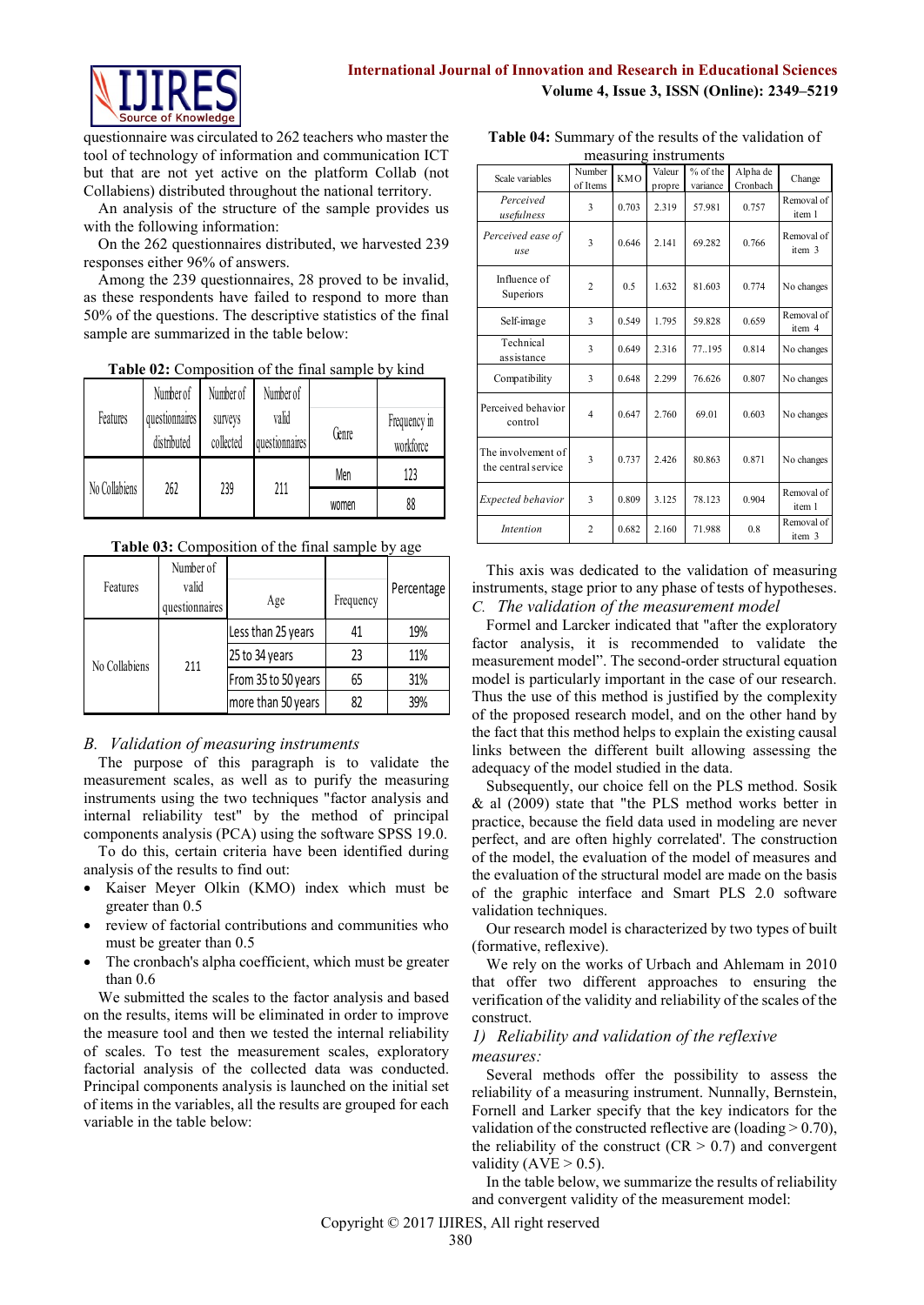

**Table 05:** Result of reliability and convergent validating the measurement model

| Construits              | <b>Items</b>              | Loading  | <b>AVE</b> | Fiabilité<br>Composite | Cronbachs<br>Alpha |
|-------------------------|---------------------------|----------|------------|------------------------|--------------------|
| Perceived ease          | Perceived ease of<br>use1 | 0,829234 | 0,7279     | 0,842416               | 0,627936           |
| of use                  | Perceived ease of<br>use4 | 0,876441 |            |                        |                    |
| Perceived               | Perceived<br>usefulness1  | 0,947215 | 0,7146     | 0,83082                |                    |
| usefulness              | Perceived<br>usefulness4  | 0,735889 |            |                        | 0,670258           |
|                         | Self-image1               | 0,747101 |            |                        |                    |
| Self-image              | Self-image2               | 0,852745 | 0,5982     | 0,816209               | 0,660232           |
|                         | Self-image3               | 0,713719 |            |                        |                    |
|                         | Technical<br>assistance1  | 0,838486 |            |                        |                    |
| Technical<br>assistance | Technical<br>assistance2  | 0,934533 | 0,7718     | 0,910112               | 0,850975           |
|                         | Technical<br>assistance3  | 0,859672 |            |                        |                    |
|                         | Compatibility1            | 0,827493 |            |                        |                    |
| Compatibility           | Compatibility2            | 0,932435 | 0,7662     | 0,907451               | 0.8461             |
|                         | Compatibility3            | 0,862735 |            |                        |                    |

| Construits                           | <b>Items</b>                                                                                                                                                                                                                                                                              | Loading  | <b>AVE</b> | Fiabilité<br>Composite                               | Cronbachs<br>Alpha | the other bant moder. We can therefore this way assess the<br>discriminant validity. If it is not satisfactory, then this                                                                                                     |                                                                                                                                                                                   |                                                          |                       |                          |        |                              |           |                         |
|--------------------------------------|-------------------------------------------------------------------------------------------------------------------------------------------------------------------------------------------------------------------------------------------------------------------------------------------|----------|------------|------------------------------------------------------|--------------------|-------------------------------------------------------------------------------------------------------------------------------------------------------------------------------------------------------------------------------|-----------------------------------------------------------------------------------------------------------------------------------------------------------------------------------|----------------------------------------------------------|-----------------------|--------------------------|--------|------------------------------|-----------|-------------------------|
|                                      | Perceived ease of                                                                                                                                                                                                                                                                         | 0,829234 |            |                                                      |                    | explains that the construct and their actions cannot be                                                                                                                                                                       |                                                                                                                                                                                   |                                                          |                       |                          |        |                              |           |                         |
| Perceived ease<br>of use             | use1<br>Perceived ease of<br>use4                                                                                                                                                                                                                                                         | 0,876441 | 0,7279     | 0,842416                                             | 0,627936           | discriminated adequately and that it is therefore<br>inappropriate to see as theoretical entities distinct and                                                                                                                |                                                                                                                                                                                   |                                                          |                       |                          |        |                              |           |                         |
| Perceived                            | Perceived<br>usefulness1                                                                                                                                                                                                                                                                  | 0,947215 |            |                                                      |                    |                                                                                                                                                                                                                               | separate. What led us to merge the construct two technical<br>assistance and compatibility. We can summarize the key<br>indicators for the discriminant validity of the construct |                                                          |                       |                          |        |                              |           |                         |
| usefulness                           | Perceived<br>usefulness4                                                                                                                                                                                                                                                                  | 0,735889 | 0,7146     | 0,83082                                              | 0,670258           | reflective model after merging in the following table:                                                                                                                                                                        |                                                                                                                                                                                   |                                                          |                       |                          |        |                              |           |                         |
|                                      | Self-image1                                                                                                                                                                                                                                                                               | 0,747101 |            |                                                      |                    |                                                                                                                                                                                                                               |                                                                                                                                                                                   |                                                          |                       |                          |        |                              |           |                         |
| Self-image                           | Self-image2                                                                                                                                                                                                                                                                               | 0,852745 | 0,5982     | 0,816209                                             | 0,660232           |                                                                                                                                                                                                                               |                                                                                                                                                                                   | Table 06: Result of the discriminatory validity:         |                       |                          |        |                              |           |                         |
|                                      | Self-image3                                                                                                                                                                                                                                                                               | 0,713719 |            |                                                      |                    |                                                                                                                                                                                                                               | Technical                                                                                                                                                                         |                                                          |                       |                          |        | The                          |           |                         |
|                                      | Technical<br>assistance1                                                                                                                                                                                                                                                                  | 0,838486 |            |                                                      |                    |                                                                                                                                                                                                                               | assistance<br>and                                                                                                                                                                 | Expected<br>behavior                                     | Perceived<br>behavior | Perceived<br>ease of use | Image  | <i>involvement</i><br>of the | Intention | Perceived<br>usefulness |
| Technical<br>assistance              | Technical<br>assistance2                                                                                                                                                                                                                                                                  | 0,934533 | 0,7718     | 0,910112                                             | 0,850975           |                                                                                                                                                                                                                               | Compatibility                                                                                                                                                                     |                                                          | control               |                          |        | central<br>service           |           |                         |
|                                      | Technical<br>assistance3                                                                                                                                                                                                                                                                  | 0,859672 |            |                                                      |                    | Technical<br>assistance and<br>Compatibility                                                                                                                                                                                  | 0,7481                                                                                                                                                                            |                                                          |                       |                          |        |                              |           |                         |
|                                      | Compatibility1                                                                                                                                                                                                                                                                            | 0,827493 |            |                                                      |                    | Expected behavior                                                                                                                                                                                                             | 0,5628                                                                                                                                                                            | 0,7811                                                   |                       |                          |        |                              |           |                         |
| Compatibility                        | Compatibility2                                                                                                                                                                                                                                                                            | 0,932435 | 0,7662     | 0,907451                                             | 0,8461             | Perceived behavior<br>control                                                                                                                                                                                                 | 0,4801                                                                                                                                                                            | 0,333                                                    | 0,6892                |                          |        |                              |           |                         |
|                                      | Compatibility3                                                                                                                                                                                                                                                                            | 0,862735 |            |                                                      |                    | Perceived ease of<br>use                                                                                                                                                                                                      | 0,0004                                                                                                                                                                            | 0,0077                                                   | 0,0185                | 0,7279                   |        |                              |           |                         |
|                                      |                                                                                                                                                                                                                                                                                           |          |            |                                                      |                    | Image                                                                                                                                                                                                                         | 0,0157                                                                                                                                                                            | 0,0779                                                   | 0,0175                | 0,0004                   | 0,5983 |                              |           |                         |
| Construits                           | <b>Items</b>                                                                                                                                                                                                                                                                              | Loading  | <b>AVE</b> | Fiabilité<br>Composite                               | Cronbachs<br>Alpha | The involvement of<br>the central service                                                                                                                                                                                     | 0,0209                                                                                                                                                                            | 0,0057                                                   | 0,0021                | 0,009                    | 0,0146 | 0,782                        |           |                         |
|                                      | Perceived behavior<br>controll                                                                                                                                                                                                                                                            | 0,730306 |            |                                                      |                    | Intention                                                                                                                                                                                                                     | 0,4205                                                                                                                                                                            | 0,4906                                                   | 0,2773                | 0,0089                   | 0,0394 | 0,0106                       | 0,7182    |                         |
| Perceived<br>behavior                | Perceived behavior<br>control2                                                                                                                                                                                                                                                            | 0,835483 | 0,6892     | 0,898047                                             | 0,847908           | Perceived<br>usefulness                                                                                                                                                                                                       | 0,001                                                                                                                                                                             | 0,0873                                                   | 0,0727                | 0,0002                   | 0,0178 | 0,0066                       | 0,013     | 0,7193                  |
| control                              | Perceived behavior<br>control3                                                                                                                                                                                                                                                            | 0,925927 |            |                                                      |                    |                                                                                                                                                                                                                               |                                                                                                                                                                                   | The results of table 06 show that the values of the AVE  |                       |                          |        |                              |           |                         |
|                                      | Perceived behavior<br>control4                                                                                                                                                                                                                                                            | 0,817393 |            |                                                      |                    | (diagonal) are superior to the squares of the correlations                                                                                                                                                                    |                                                                                                                                                                                   |                                                          |                       |                          |        |                              |           |                         |
|                                      | The involvement                                                                                                                                                                                                                                                                           |          |            |                                                      |                    | between the different built (off-diagonal) suggested by                                                                                                                                                                       |                                                                                                                                                                                   |                                                          |                       |                          |        |                              |           |                         |
|                                      | of the central<br>service1                                                                                                                                                                                                                                                                | 0,897026 |            | Fornell and Larcker, which explains the discriminant |                    |                                                                                                                                                                                                                               |                                                                                                                                                                                   |                                                          |                       |                          |        |                              |           |                         |
| The<br>involvement of<br>the central | The involvement<br>of the central                                                                                                                                                                                                                                                         | 0,963598 | 0,782      | 0,91444                                              | 0,881538           |                                                                                                                                                                                                                               | validity.<br>2) The reliability and validity of the construct<br>formative                                                                                                        |                                                          |                       |                          |        |                              |           |                         |
| service                              | service2<br>The involvement                                                                                                                                                                                                                                                               |          |            |                                                      |                    |                                                                                                                                                                                                                               |                                                                                                                                                                                   |                                                          |                       |                          |        |                              |           |                         |
|                                      | of the central<br>service3                                                                                                                                                                                                                                                                | 0,782916 |            |                                                      |                    | construct, we have established an alternative approach in                                                                                                                                                                     |                                                                                                                                                                                   | To study the reliability and validity of the training    |                       |                          |        |                              |           |                         |
|                                      | Expected<br>behavior1                                                                                                                                                                                                                                                                     | 0,861122 |            |                                                      |                    | two steps (the validity of the items related to each are built                                                                                                                                                                |                                                                                                                                                                                   |                                                          |                       |                          |        |                              |           |                         |
| Expected                             | Expected<br>behavior <sub>2</sub>                                                                                                                                                                                                                                                         | 0,943517 |            |                                                      |                    | and the review of multi collinearity) since the average                                                                                                                                                                       |                                                                                                                                                                                   |                                                          |                       |                          |        |                              |           |                         |
| behavior                             | Expected                                                                                                                                                                                                                                                                                  | 0,815653 | 0,7811     | 0,934328                                             | 0,905647           | variance extracted or the alpha of Cronbach are useless in                                                                                                                                                                    |                                                                                                                                                                                   |                                                          |                       |                          |        |                              |           |                         |
|                                      | behavior3<br>Expected                                                                                                                                                                                                                                                                     | 0,909506 |            |                                                      |                    | this case. Because PLS is enable to calculate those factors,<br>we have resorted to the SPSS software for this purpose.                                                                                                       |                                                                                                                                                                                   |                                                          |                       |                          |        |                              |           |                         |
|                                      | behavior4<br>Intention1                                                                                                                                                                                                                                                                   | 0,8691   |            |                                                      |                    | their built, when their statistical values evaluated through                                                                                                                                                                  |                                                                                                                                                                                   | Indicators of contributions are significant compared to  |                       |                          |        |                              |           |                         |
| Intention                            | Intention2                                                                                                                                                                                                                                                                                | 0,851519 | 0,718      | 0,884179                                             | 0,80461            | the T-Student they are superior to 2.58, and for the validity                                                                                                                                                                 |                                                                                                                                                                                   |                                                          |                       |                          |        |                              |           |                         |
|                                      | Intention3                                                                                                                                                                                                                                                                                | 0,820717 |            |                                                      |                    | of the items relating to each of the construct, then values                                                                                                                                                                   |                                                                                                                                                                                   |                                                          |                       |                          |        |                              |           |                         |
|                                      | The results in table 05 show reliability and convergent<br>validity of the measurement model.<br>Also, the discriminant validity is checked using the rules<br>of Fornell and Larcker, who suggest that the proportion of<br>the variances extracted for each built should be superior to |          |            |                                                      |                    | the contributions of items to be built must be above the<br>threshold of 0.2 recommended by Chin.<br>contributions from their built, with the exception of the<br>items of the involvement of the central service built which |                                                                                                                                                                                   | The results show that the indicators present significant |                       |                          |        |                              |           |                         |
|                                      | the square of its coefficients of correlation with other built                                                                                                                                                                                                                            |          |            |                                                      |                    | led us to reconsider the validity of the items related to each                                                                                                                                                                |                                                                                                                                                                                   |                                                          |                       |                          |        |                              |           |                         |
| of our research model.               |                                                                                                                                                                                                                                                                                           |          |            |                                                      |                    | of the construct of the model through the technique of<br>bootstrap by removing this built.                                                                                                                                   |                                                                                                                                                                                   |                                                          |                       |                          |        |                              |           |                         |
|                                      | The results of the correlations between the construct                                                                                                                                                                                                                                     |          |            |                                                      |                    |                                                                                                                                                                                                                               |                                                                                                                                                                                   | Even the validity of the items, relating to each of the  |                       |                          |        |                              |           |                         |
|                                      | show that the correlation value between the construct                                                                                                                                                                                                                                     |          |            |                                                      |                    | construct through by bootstrap resampling technique, the                                                                                                                                                                      |                                                                                                                                                                                   |                                                          |                       |                          |        |                              |           |                         |
|                                      | technical assistance and compatibility with the work is very                                                                                                                                                                                                                              |          |            |                                                      |                    | model is validated as they vary between 0.705 and 0.926.                                                                                                                                                                      |                                                                                                                                                                                   |                                                          |                       |                          |        |                              |           |                         |
|                                      | close to 1 what explains that the discriminant validity is not                                                                                                                                                                                                                            |          |            |                                                      |                    | In the table below, we summarize the psychometric                                                                                                                                                                             |                                                                                                                                                                                   |                                                          |                       |                          |        |                              |           |                         |

satisfactory. Chin (1998) says that it is recommended it is greater than the variance shared between the construct and the other built model. We can therefore this way assess the discriminant validity. If it is not satisfactory, then this explains that the construct and their actions cannot be discriminated adequately and that it is therefore inappropriate to see as theoretical entities distinct and separate. What led us to merge the construct two technical assistance and compatibility. We can summarize the key indicators for the discriminant validity of the construct reflective model after merging in the following table:

|                                              | Technical<br>assistance<br>and<br>Compatibility | Expected<br>behavior | Perceived<br>behavior<br>control | Perceived<br>ease of use | Image  | The<br>involvement<br>of the<br>central<br>service | Intention | Perceived<br>usefulness |
|----------------------------------------------|-------------------------------------------------|----------------------|----------------------------------|--------------------------|--------|----------------------------------------------------|-----------|-------------------------|
| Technical<br>assistance and<br>Compatibility | 0.7481                                          |                      |                                  |                          |        |                                                    |           |                         |
| Expected behavior                            | 0,5628                                          | 0.7811               |                                  |                          |        |                                                    |           |                         |
| Perceived behavior<br>control                | 0,4801                                          | 0.333                | 0.6892                           |                          |        |                                                    |           |                         |
| Perceived ease of<br>use                     | 0,0004                                          | 0,0077               | 0,0185                           | 0,7279                   |        |                                                    |           |                         |
| Image                                        | 0,0157                                          | 0,0779               | 0,0175                           | 0,0004                   | 0.5983 |                                                    |           |                         |
| The involvement of<br>the central service    | 0,0209                                          | 0,0057               | 0,0021                           | 0,009                    | 0,0146 | 0.782                                              |           |                         |
| Intention                                    | 0,4205                                          | 0,4906               | 0,2773                           | 0,0089                   | 0,0394 | 0,0106                                             | 0.7182    |                         |
| Perceived<br>usefulness                      | 0,001                                           | 0,0873               | 0,0727                           | 0,0002                   | 0,0178 | 0,0066                                             | 0,013     | 0,7193                  |

|  |  | Table 06: Result of the discriminatory validity: |  |
|--|--|--------------------------------------------------|--|
|--|--|--------------------------------------------------|--|

### *2) The reliability and validity of the construct formative*

Copyright © 2017 IJIRES, All right reserved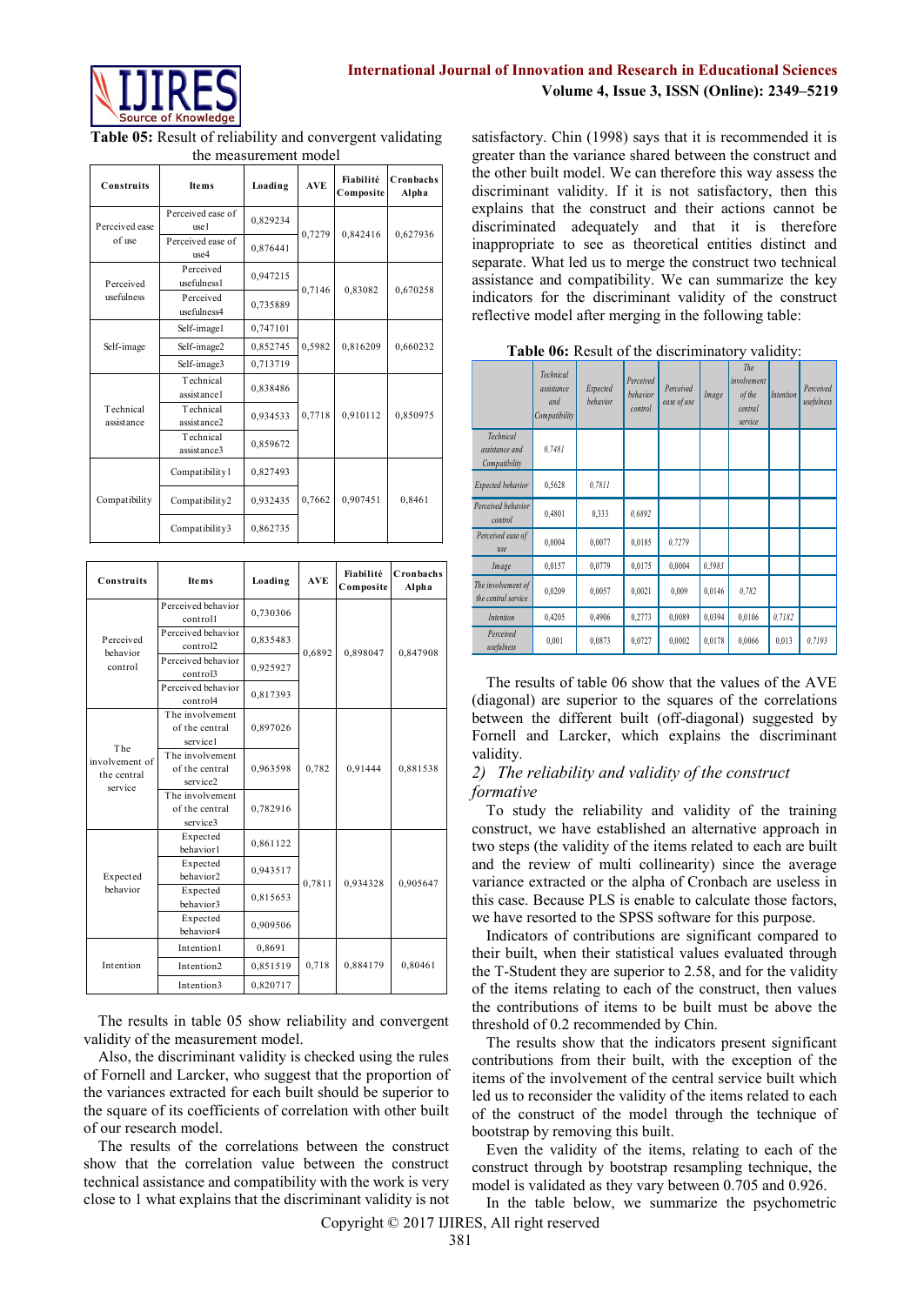

properties of the formative scale after removal of the involvement of the central service built:

**Table 07:** Psychometric properties of the formative measurement scale

|                         | Construits                                   |                                                                                                        | Items                             | T Statistic                    | Contribution<br>of items to<br>the built | Contributions<br>of the built<br>dimensions                                                                                                                                                                                              | T Statistic                      |                                                      |
|-------------------------|----------------------------------------------|--------------------------------------------------------------------------------------------------------|-----------------------------------|--------------------------------|------------------------------------------|------------------------------------------------------------------------------------------------------------------------------------------------------------------------------------------------------------------------------------------|----------------------------------|------------------------------------------------------|
|                         |                                              |                                                                                                        | Technical<br>assistance1          | 31,442643                      | 0,820324                                 |                                                                                                                                                                                                                                          |                                  |                                                      |
|                         | Technical<br>assistance and<br>Compatibility | Technical<br>99,698507<br>0,920082<br>assistance2<br>Technical<br>51,667989<br>0,854054<br>assistance3 |                                   | UillePi<br>340<br>3,544        |                                          |                                                                                                                                                                                                                                          |                                  |                                                      |
|                         |                                              |                                                                                                        |                                   |                                |                                          |                                                                                                                                                                                                                                          |                                  | Perceived usefulness                                 |
|                         |                                              |                                                                                                        | Compatibility 1                   | 30,220152                      | 0,815409                                 | 0,705766                                                                                                                                                                                                                                 | 38,71148                         |                                                      |
|                         |                                              |                                                                                                        | Compatibility2                    | 60,04981                       | 0,912084                                 |                                                                                                                                                                                                                                          |                                  |                                                      |
|                         |                                              |                                                                                                        | Compatibility 3                   | 55,384061                      | 0,8594                                   |                                                                                                                                                                                                                                          |                                  |                                                      |
| Facilitating conditions |                                              |                                                                                                        | Perceived<br>behavior             | 26,270548                      | 0,730935                                 |                                                                                                                                                                                                                                          |                                  | may.                                                 |
|                         | Perceived                                    |                                                                                                        | controll<br>Perceived<br>behavior | 38,700901                      | 0,833313                                 |                                                                                                                                                                                                                                          |                                  | Assisttech                                           |
|                         | behavior<br>control                          |                                                                                                        | control2<br>Perceived<br>behavior | 109,883201                     | 0,9263                                   | 0,364319                                                                                                                                                                                                                                 | 25,483547                        | 2,192<br>Assisted !                                  |
|                         |                                              |                                                                                                        | control3<br>Perceived<br>behavior | 41,668945                      | 0,817252                                 |                                                                                                                                                                                                                                          |                                  | 100.005<br>41,71<br><b>Issistech</b><br>31,313       |
|                         |                                              |                                                                                                        | control4                          | 21,58856                       | 0,74972                                  |                                                                                                                                                                                                                                          |                                  | <b>H3H</b><br>CompAT)<br>Technical assistance and co |
| influence<br>The socia  | Image                                        |                                                                                                        | image1<br>image3                  | 45,4356                        | 0,853673                                 | 0,999774                                                                                                                                                                                                                                 | 6740,9768                        | 51,422                                               |
|                         |                                              |                                                                                                        | image2                            | 15,034773                      | 0,705136                                 |                                                                                                                                                                                                                                          |                                  | <b>CompAT</b>                                        |
|                         | heat (the variance inflation factors).       |                                                                                                        |                                   |                                |                                          | validity compared to the construct to which they are<br>attached. To examine the multi collinearity between the<br>indicators of the variables, we calculated the values of high<br>The main results of the review of multi-collinearity |                                  |                                                      |
|                         | table below:                                 |                                                                                                        |                                   |                                |                                          | between the variables indicators are summarized in the                                                                                                                                                                                   |                                  | Fig<br>The results<br>measures meet                  |
|                         |                                              |                                                                                                        |                                   |                                |                                          | Table 08: Outcome of the review of multi-collinearity:                                                                                                                                                                                   |                                  | validity. The 1                                      |
|                         | Independent<br>variables                     |                                                                                                        |                                   | Technical<br>assistance<br>and | Dependent variables<br>Image             |                                                                                                                                                                                                                                          | Perceived<br>behavior<br>control | presented in the<br>hypotheses will                  |
|                         |                                              |                                                                                                        |                                   | Compatibility<br>VIF           | VIF                                      |                                                                                                                                                                                                                                          | VIF                              | The valuat<br>D.                                     |
|                         | Compatibility 1                              |                                                                                                        |                                   | 1,945                          |                                          |                                                                                                                                                                                                                                          |                                  | Under the PL                                         |
|                         | Compatibility2                               |                                                                                                        |                                   | 3,18                           |                                          |                                                                                                                                                                                                                                          |                                  | based on the pi                                      |
|                         | Compatibility3<br>Technical                  |                                                                                                        |                                   | 2,197                          |                                          |                                                                                                                                                                                                                                          |                                  | The quality of                                       |
|                         | assistance 1<br>Technical                    |                                                                                                        |                                   | 2,069                          |                                          |                                                                                                                                                                                                                                          |                                  | observing the co<br>Falk & Mill                      |
|                         | assistance 2<br>Technical                    |                                                                                                        |                                   | 3,283                          |                                          |                                                                                                                                                                                                                                          |                                  | obtained by re                                       |
|                         | assistance 3                                 |                                                                                                        |                                   | 2,162                          |                                          |                                                                                                                                                                                                                                          |                                  | coefficients of d                                    |
|                         | image1<br>imagei2                            |                                                                                                        |                                   |                                | 1,32<br>1,542                            |                                                                                                                                                                                                                                          |                                  | to the bootstrap                                     |
|                         | image3                                       |                                                                                                        |                                   |                                | 1,245                                    |                                                                                                                                                                                                                                          |                                  | structural mode                                      |
|                         | Perceived<br>behavior controll               |                                                                                                        |                                   |                                |                                          |                                                                                                                                                                                                                                          | 2,189                            | value.<br>We calculate                               |
|                         | Perceived<br>behavior control2               |                                                                                                        |                                   |                                |                                          |                                                                                                                                                                                                                                          | 2,175                            | associated with                                      |
|                         | Perceived<br>behavior control3               |                                                                                                        |                                   |                                |                                          |                                                                                                                                                                                                                                          | 4,395                            | model, we get a<br>that 65.70% the                   |
|                         | Perceived<br>behavior control4               |                                                                                                        |                                   |                                |                                          |                                                                                                                                                                                                                                          | 3,216                            | be explained by<br>Thus, our stru                    |

**Table 08:** Outcome of the review of multi-collinearity:

|                                | Dependent variables                             |            |                                  |  |  |  |  |
|--------------------------------|-------------------------------------------------|------------|----------------------------------|--|--|--|--|
| Independent<br>variables       | Technical<br>assistance<br>and<br>Compatibility | Image      | Perceived<br>behavior<br>control |  |  |  |  |
|                                | <b>VIF</b>                                      | <b>VIF</b> | <b>VIF</b>                       |  |  |  |  |
| Compatibility 1                | 1,945                                           |            |                                  |  |  |  |  |
| Compatibility2                 | 3,18                                            |            |                                  |  |  |  |  |
| Compatibility3                 | 2,197                                           |            |                                  |  |  |  |  |
| Technical<br>assistance 1      | 2,069                                           |            |                                  |  |  |  |  |
| Technical<br>assistance 2      | 3,283                                           |            |                                  |  |  |  |  |
| Technical<br>assistance 3      | 2,162                                           |            |                                  |  |  |  |  |
| image1                         |                                                 | 1,32       |                                  |  |  |  |  |
| imagei2                        |                                                 | 1,542      |                                  |  |  |  |  |
| image3                         |                                                 | 1,245      |                                  |  |  |  |  |
| Perceived<br>behavior controll |                                                 |            | 2,189                            |  |  |  |  |
| Perceived<br>behavior control2 |                                                 |            | 2,175                            |  |  |  |  |
| Perceived<br>behavior control3 |                                                 |            | 4,395                            |  |  |  |  |
| Perceived<br>behavior control4 |                                                 |            | 3,216                            |  |  |  |  |

The previous table shows that all high heat values are lower than the 5 which proves the absence of multicollinearity. So, our model of measurement is reliable. The structural model test is illustrated by the following figure (fig02)



**Fig02:** Structural model to test links:

The results prove that the reflexive and formative measures meet the recommended criteria of reliability and validity. The results of the structural model will be presented in the next paragraph and therefore the research hypotheses will be tested.

### *D. The valuation of the structural model*

Under the PLS method, the structural model is evaluated based on the predictive relevance of the latent variables. The quality of the global model can be estimated by observing the coefficients of determination  $(R^2)$ .

Falk & Miller (1992) suggest that a "good model" obtained by regression PLS must be greater than 0.1 coefficients of determination. In our case we have resorted to the bootstrap, as it provides two key measures of the structural model: The value of the t-Student and the R² value.

We calculated the  $R<sup>2</sup>$  by the procedure of bootstrap associated with the ultimate dependent variable in our model, we get a coefficient  $R^2 = 0.657$  ( $> 0.1$ ), indicating that 65.70% the use of the indicator expected behavior can be explained by the construct used in the model.

Thus, our structural model is illustrated by the following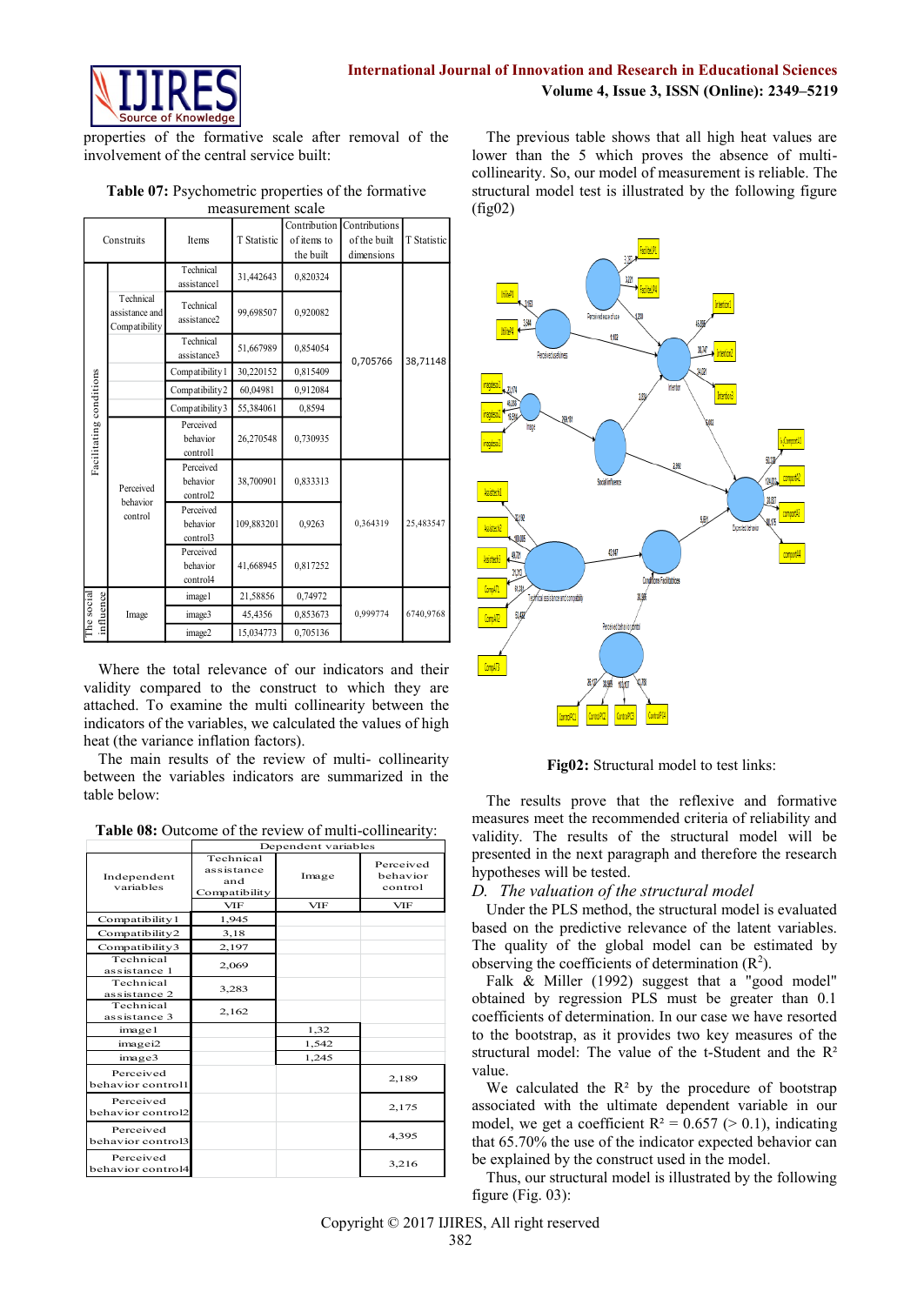

#### **Fig. 03:** Structural links of the model tested (using the software Smart PLS)

The predictive model significance can also be appreciated by the coefficient Q² of Stone-Geisser. This coefficient is developed through the Smart PLS procedure (Blindfolding). In our model the Stone Q² coefficient Geisser is equal to 43.58%, this coefficient associated with the dependent variables (expected behavior, facilitating conditions, social influence and intention) is higher than 0.1 recommended by Hair in 2013. We can also consider these results as being satisfactory. GoF is another tool which was used to verify the overall quality of the model.

This index is obtained on the basis of the average for the various built of the explained variance  $(R<sup>2</sup>)$  and index the commonality:

# $GoF = \sqrt{Moyenne(R^2)^*Moyenne(Communality)}$

According to the results, the GoF of the model index is very satisfying  $(GoF = 68.37%)$  because its value is far greater than the recommended 30% threshold. This leads us to say that all of the criteria of the evaluation of the structural model are satisfactory.

So we are going to test the research hypotheses by assessing the significance of the coefficients standardized following the procedure under Smart PLS bootstrapping. These tests will be the point that follows.

#### *E. Evaluating the research hypotheses:*

The next step is to test the research hypotheses. To check our hypothesis, we calculated coefficients of correlations between variables (path coefficient) and their significance level (by the T Student) using the bootstrap technique calculated by the PLS method. The main results of the

## **International Journal of Innovation and Research in Educational Sciences Volume 4, Issue 3, ISSN (Online): 2349–5219**

research hypothesis tests are summarized in the table below. They show that seven postulated hypothesis have been confirmed, while two others have been overturned.

| Table 09: the result of the test of hypotheses |  |  |  |  |  |  |
|------------------------------------------------|--|--|--|--|--|--|
|------------------------------------------------|--|--|--|--|--|--|

| <b>Description</b>                                                   | <b>Original</b><br><b>Sample</b> | $\boldsymbol{\tau}$<br><b>Statistics</b> |
|----------------------------------------------------------------------|----------------------------------|------------------------------------------|
| Technical assistance and Compatibility -><br>Facilitating conditions | 0,709437                         | 39,39502                                 |
| Facilitating conditions -> Expected behavior                         | 0,504646                         | 9,546839                                 |
| Perceived behavior control -> Facilitating<br>conditions             | 0,36765                          | 26,31127                                 |
| Perceived ease of use -> Intention                                   | 0,089299                         | 1,213538                                 |
| $Image \geq The social influence$                                    | 0,999828                         | 8327,254                                 |
| The social influence ->Expected behavior                             | 0,142915                         | 2,990327                                 |
| The social influence $\geq$ Intention                                | 0,188936                         | 3,133359                                 |
| Intention -> Expected behavior                                       | 0,340893                         | 5,921227                                 |
| Perceived usefulness -> Intention                                    | $-0.0873$                        | 1,125484                                 |
| $\mathbb{R}^2$ : Variance explained (Expected behavior)              | 65.70%                           |                                          |

To summarize the results of our entire hypothesis, we propose the following table:

**Table 10:** Summary of the results of the research hypotheses

| nypourosos                                                                                                   |          |
|--------------------------------------------------------------------------------------------------------------|----------|
| <b>Hypothesis</b>                                                                                            | Result   |
| H01: Technical assistance and Compatibility will have a<br>significant influence on facilitating conditions. | Accepted |
| H02: Facilitating conditions will have a significant influence on<br>expected behavior.                      | Accepted |
| H03: the perceived behavior control will have a significant<br>influence on facilitating conditions.         | Accepted |
| H04: The perceived ease of use will have a significant influence<br>on behavioral intention                  | Rejected |
| H05:self-image will have a significant influence on social<br>influence                                      | Accepted |
| H06: social influence will have a significant influence on<br>behavioral expectation                         | Accepted |
| H07: social influence will have a significant influence on<br>behavioral intention                           | Accepted |
| H08: the behavioral intention will have a significant influence on<br>expected behavior.                     | Accepted |
| H09: The Perceived usefulness will have a significant influence<br>on behavioral intention                   | Rejected |

### *F. The test of the moderating effects of age*

The moderating effects of the age test is adapted to the PLS regression models and is available in the software Smart PLS. The relationship between a variable X (independent) and a variable Y (dependent) will be tested by the construction of a multiplicative variable  $(X^*$  age).

This new variable represents the interaction between the moderator and the independent variable effect.

Regression equations are: Model 1:  $Y = a + b1$ .  $X + b2$ . age

Model 2:  $Y = a + b1X + b2$ . age + b3. (X \* age).

We consider that there is a moderating effect when the following conditions are met:

- The coefficient of determination  $(R^2)$  of the second regression is higher than that of the first (without moderating effect).
- The b3 regression coefficient is significant.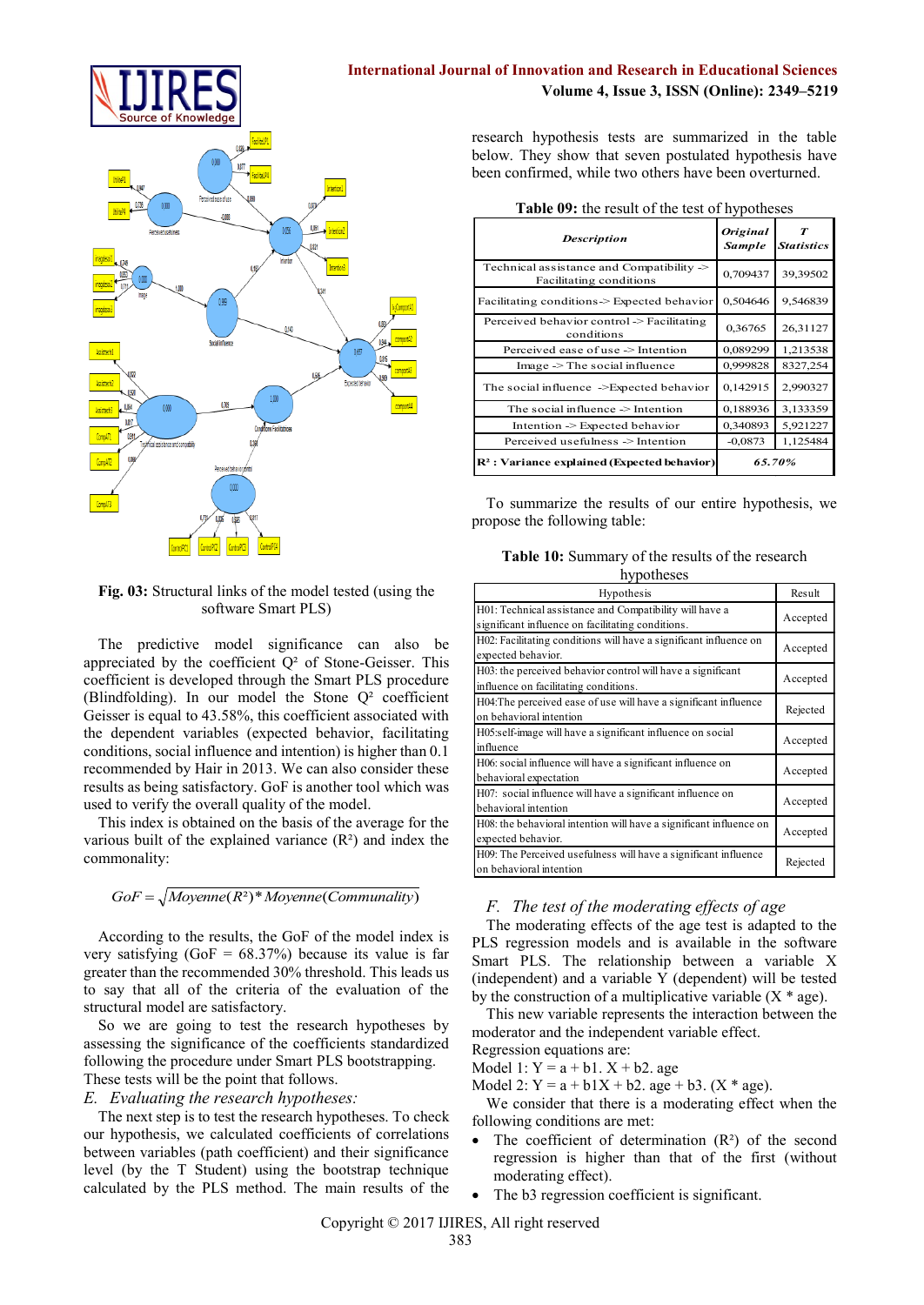

**Table 11:** results of the effect of the variable age moderator

|                                                            | Model with age effect         |                     |
|------------------------------------------------------------|-------------------------------|---------------------|
| <b>Hypothesis</b>                                          | The structural<br>coefficient | <b>T</b> Statistics |
| social influence $*$ age $\geq$ Intention                  | 0.145                         | 0.892               |
| Intention $*$ age $\geq$ expected<br>behavior              | $-0.047$                      | 0.591               |
| social influence $*$ age $\geq$ expected<br>hehavior       | $-0.097$                      | 1.076               |
| Facilitating conditions $*$ age $\ge$<br>expected behavior | 0.028                         | 0.270               |

So, we notice that there is absence of a moderating effect of the variable age in the different tested relationships tested  $(social influence \rightarrow intention; Intention \rightarrow behavior)$ expected; Social influence -> behavior expected and facilitating conditions  $\rightarrow$  expected behavior) seen the T of Student values.

# **V. DISCUSSION ON THE RESULTS OF RESEARCH**

Our main research hypothesis was that the three variables: Intention, social influence, and facilitating conditions of the UTAUT model are able to explain the behavior expected of adoption of e-learning. We consider this as validated hypothesis.

Those three builds explain for 66% of the behavior expected adoption of the e-learning. Venkatesh and al, (2003) defined social influence as the degree of importance being recognized by others to use a novel technology.

This variable encompasses several dimensions: image, the influence of superiors and colleagues the influence.

As we have mentioned previously, the last two dimensions are not the determinants of social influence for this population. Only the dimension of image helps explain the social influence. The latter contributes positively to the explanation of the 'intention' and 'expected behavior.

Therefore seek to develop teachers who use the Collab platform, which would have the effect of encouraging other teachers to use this tool. Build it 'facilitating conditions' affect the "expected behavior".

Improve technical assistance, show the compatibility of the platform with labor and make it more accessible are therefore likely to encourage the use of e-learning.

Furthermore the results show that the links between the perceived ease of use and intention on the one hand as well as the perceived usefulness and intention on the other side are not significant contrary to literature (Yang et al. ((2005), Lee (2008)).

Act on these levers will not much effect on the intent of the use of e-learning.

In conclusion, we have sought to identify the factors that promote the acceptance of e-learning within the Department of the Moroccan national Education.

The results of this study may allow the Collab program managers to identify areas that are important to take into account to ensure its full success.

## **VI. CONCLUSION**

In conclusion, we have sought to identify the factors that promote the acceptance of e-learning within the Department of the Moroccan national Education.

The results of this study may allow the Collab program managers to identify areas that are important to take into account to ensure its full success.

#### **REFERENCES**

- [1] Barillot, P. (1998)., 3 (1), 41-68.<br>[2] Bordeleau. D., (1997)., vol. 28, no
- Bordeleau. D., (1997),, vol. 28, no 2, p. 75-93.
- [3] Bourdon, I., Hollet, S., (2009), Vol. 14, n°1, p. 9-36.<br>[4] Brangier, E., Hammes, S. et Bastien, J.M.C. (2010),
- [4] Brangier, E., Hammes, S. et Bastien, J.M.C. (2010), 60, 129-146.<br>[5] Brangier, E., Hammes, S., Bastien, J.M.C., (2010), Vol. 60, p.
- Brangier, E., Hammes, S., Bastien, J.M.C., (2010),, Vol. 60, p. 129-146.
- [6] Brown, S.A., Dennis, A.R., & Venkatesh, V. (2010). Predicting collaboration technology use: Integrating technology adoption and collaboration research. Journal of Management Information Systems, 27, 9-53.
- [7] Tarek LASSOUED, PhD thesis in Management sciences, 4 juin 2010.
- [8] Venkatesh V., Morris M.G., Davis G. B., (2003), «User Acceptance of Information technology: Toward a Unified view », MIS Quarterly, Vol. 27, n°3, pp. 425-478.
- [9] Venkatesh, V., Bala, H., (2008), "Technology Acceptance Model 3 and a Research Agenda on Interventions", Decision Sciences, Vol.39, p. 273-315.
- [10] Venkatesh, V., & Davis, F.D. (2000). A theoretical extension of the technology acceptance model: Four longitudinal field studies. Management Science, 46, 186-204.
- [11] Venkatesh, V., Brown, S.A., Maruping, L.M., & Bala, H. (2008). Predicting different conceptualizations of system use: The competing roles of behavioral intention, facilitating conditions, and behavioral expectation. MIS Quarterly, 32, 483-502.
- [12] Viswanath Venkatesh, Michael G. M., Gordon B. Davis, Fred D. Davis. (2003), User acceptance of information technology: Toward a unified view, MIS Quarterly, 27, 3, I/INFORM Global, 425-478.
- [13] Warshaw, P.R., & Davis, F.D. (1985b). The accuracy of behavioral intention versus behavioral expectation for predicting behavioral goals. Journal of Psychology, 119, 599-602.
- [14] Thompson. R.L, Higgins. C.A, Howell. J.M., (1991), « Personnel Toward a conceptual model of utilization », MIS Quarterly, VOL 15, N°1, p. 125-143.
- [15] Moore. G.C., Benbasat. I., (1991), « Development of instrument to measure the perceptions of adopting an information technology innovation », Information System Research, Vol. 2, N° 3, September, p. 192-222.
- [16] Rogers. E. M., (1995), « Diffusion of Innovations », 4th ed. The Free Press,
- [17] Ajzen. I., Fishbein. M., (1980), «Understanding Attitudes and Predicting Social Behavior », Prentice- Hall Inc, NJ. Englewood Cliffs.
- [18] Malhotra N., Decaudin J. M., Bouguerra A., Études marketing avec SPSS, Pearson Education, Paris, 2004
- [19] Nunnally, J. C., & Bernstein, I. H. (1994). Psychometric theory (3rd ed.). New. York; McGraw-Hill., 1994, p.245
- [20] Fornell, C. and D. F. Larcker, "Evaluating Structural Equation Models with Unobservable Variables and Measurement Error," Journal of Marketing Research, n°18, 1981, p.49.
- [21] Sosik, J., Kahai, S., & Piovoso, M. (2009), « Silver Bullet or Voodoo Statistics? A Primer for Using the Partial Least Squares Data Analytic Technique in Group and Organization Research», Group & Organization Management, 34(1), 5-36.
- [22] Urbach, Nils and Ahlemann, Frederik (2010) "Structural Equation Modeling in Information Systems Research Using Partial Least Squares," *Journal of Information Technology Theory and Application (JITTA)*: Vol. 11: Iss. 2.
- [23] Chin, Wynne W.. 1998. "Issues and Opinion on Structural Equation Modeling," MIS Quarterly, (vol.22, n° 1, p.54)